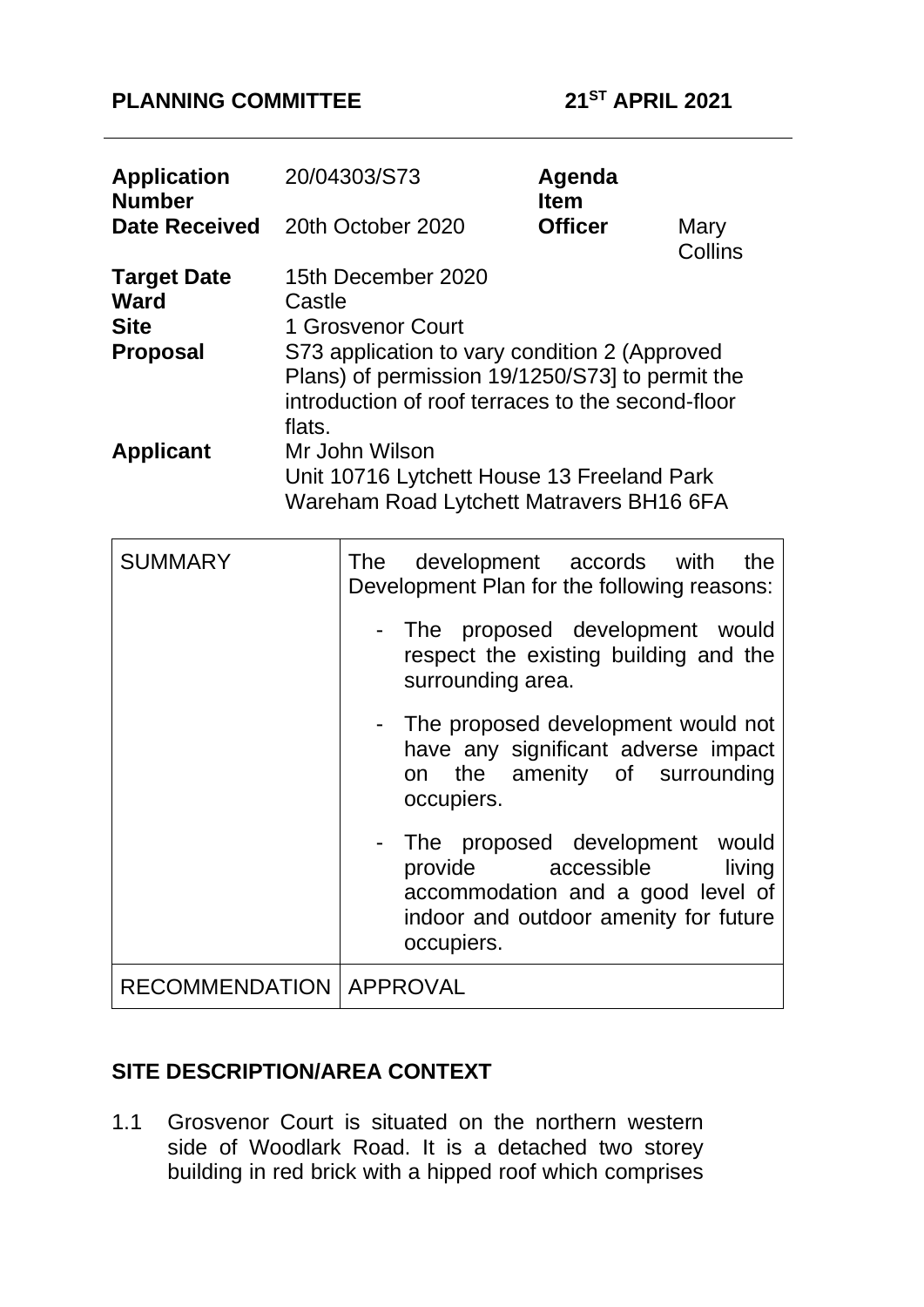two flats on the ground floor and two flats on the first floor.

- 1.2 The building is currently undergoing conversion and extension to create 8 flats.
- 1.3 Woodlark Road is characterised by pairs of dwellings of a similar age and style
- 1.4 Grosvenor Court is set back behind the pavement edge and the established residential building line behind a gravelled front garden with a bungalow and a detached two storey dwelling immediately adjacent to the application site.
- 1.5 To the side there is a driveway accessing the single garage serving 11 Woodlark Road.
- 1.6 To the rear of the application site is the Darwin Green development.

### **2.0 THE PROPOSAL**

- 2.1 Planning permission is sought under Section 73 to vary condition 2 (Approved Plans) of permission 19/1250/S73] to permit the introduction of roof terraces to the second-floor flats.
- 2.2 This would entail the addition of doors to the rear dormer. The internal layout is unchanged, and access is proposed from the bedrooms. Access will be limited through the balustrades to a small area so that the edge of the accessible area is further from the boundary on either side, and the terraces are shielded by the rest of the building.

During the course of this application revised plans were received showing the following:

- Privacy screens to second floor terraces
- Height of clay tile cladding lowered to line through with first floor balconies to south east and south west elevation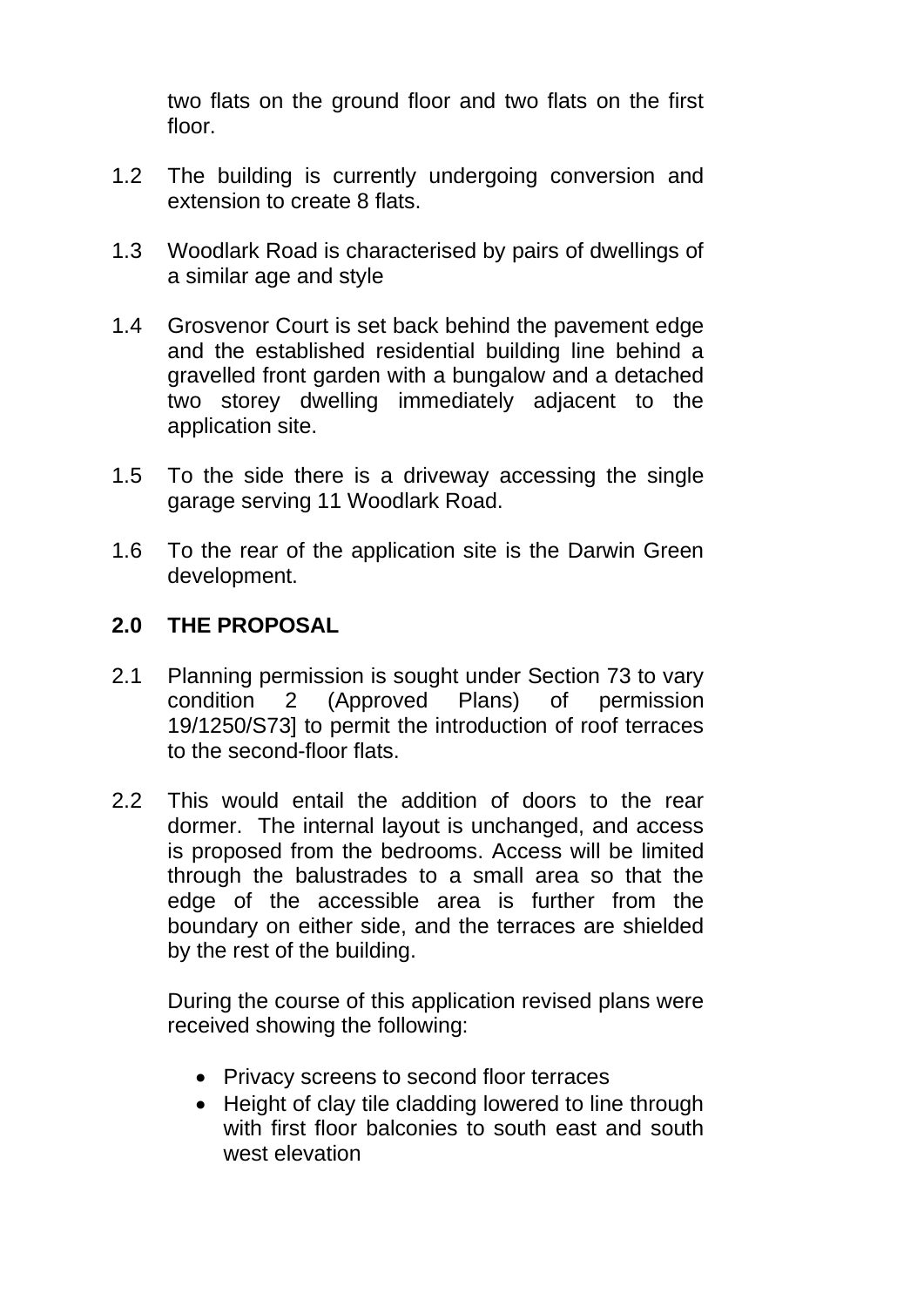- Format of rooflights changed north east elevation
- Rear elevation (north west) window proportions changed, height of parapet dropped, and balustrades introduced to first floor balconies

#### **3.0 SITE HISTORY**

18/1637/FUL 19/1250/S73 20/02965/S73 Section 73 application to vary 21/00283/S73 Extensions and alterations to provide 8 flats, car parking, covered cycle parking, bin store and new fencing. Section 73 application to vary Condition 2 (approved plans) of permission 18/1637/FUL (Extensions and alterations to Grosvenor Court to provide 8 flats, car parking, covered cycle parking, bin store and new fencing) to permit changes including changes to external wall specification and elevational treatment; changes to roof profile; changes to internal layouts (including additional bedrooms to flats 1 and 5 and reconfiguration of flats 3 and 4); alterations to rear balconies and alterations to pergola and boundary treatment adjacent to no. 11 and relocation of plant. condition 2 (approved plans) of planning permission 19/1250/S73 to permit changes including changes to the car port, plant room, roof profile and windows. S73 to vary condition 2 of 20/02965/S73 to remove the proposed lift from the scheme (Extensions and alterations to Grosvenor Court to provide 8 flats). Approved 08.02.2019 Approved 27.01.2020 Approved 31/12/2020 Refused 18/03/2021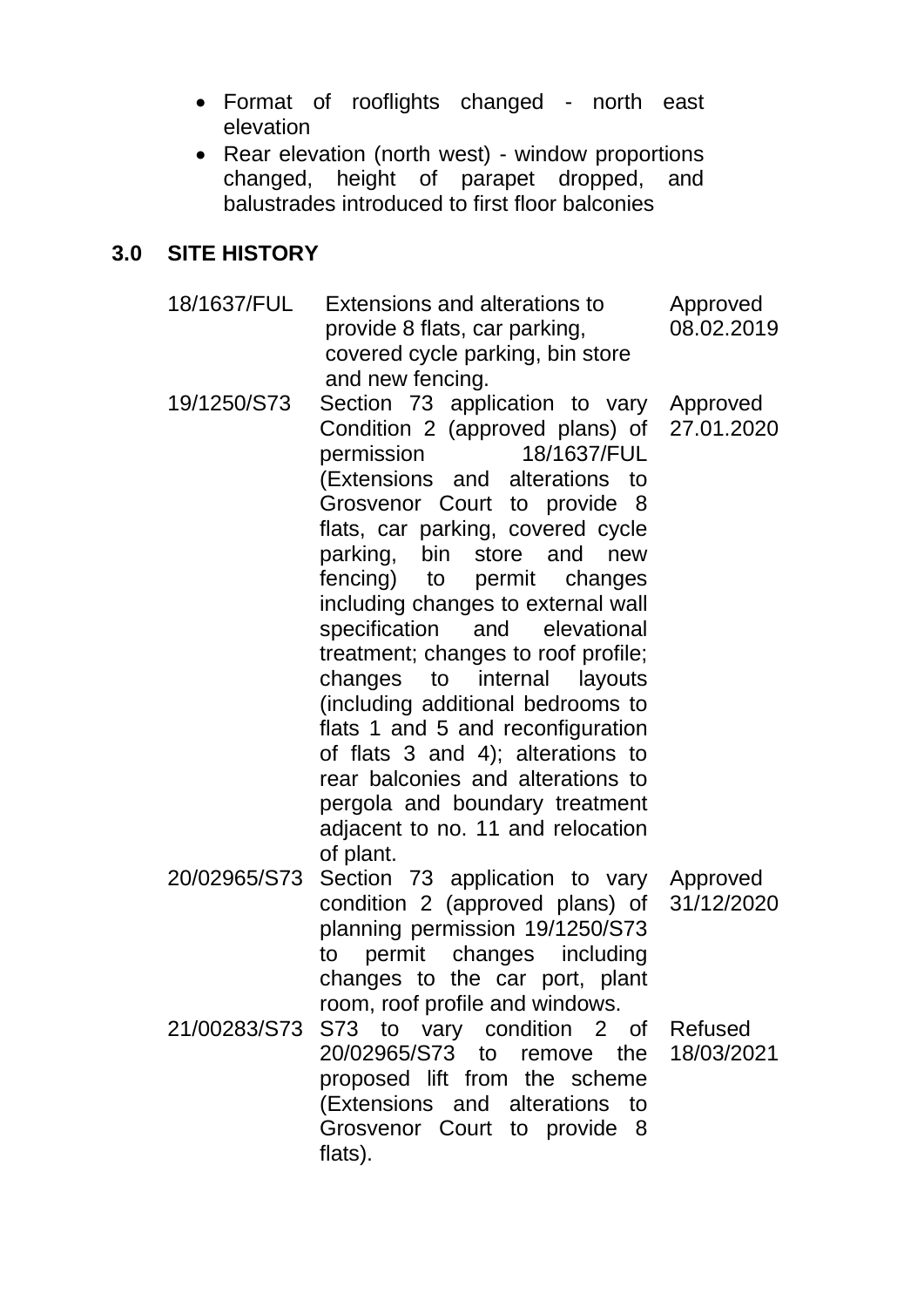# **4.0 PUBLICITY**

| 4.1 | Advertisement:           | No  |
|-----|--------------------------|-----|
|     | <b>Adjoining Owners:</b> | Yes |
|     | Site Notice Displayed:   | Yes |

#### **5.0 POLICY**

- 5.1 See Appendix 1 for full details of Central Government Guidance, Cambridge Local Plan 2018 policies, Supplementary Planning Documents and Material **Considerations**
- 5.2 Relevant Development Plan policies

| <b>PLAN</b>                   |  | <b>POLICY NUMBER</b>    |
|-------------------------------|--|-------------------------|
| Cambridge<br><b>Plan 2018</b> |  | Local   1 3 28          |
|                               |  | 31 32 35 36             |
|                               |  | 50 51 53 55 56 57 58 59 |
|                               |  | 8182                    |

5.3 Relevant Central Government Guidance, Supplementary Planning Documents and Material **Considerations** 

| Central<br>Government<br>Guidance | <b>National Planning Policy Framework 2019</b>                                |  |  |  |  |
|-----------------------------------|-------------------------------------------------------------------------------|--|--|--|--|
|                                   | National Planning Policy Framework -<br>Planning Practice Guidance March 2014 |  |  |  |  |
|                                   | Circular 11/95 (Annex A)                                                      |  |  |  |  |

### **6.0 CONSULTATIONS**

6.1 None required necessary.

### **7.0 REPRESENTATIONS**

7.1 The owners/occupiers of the following addresses have made representations: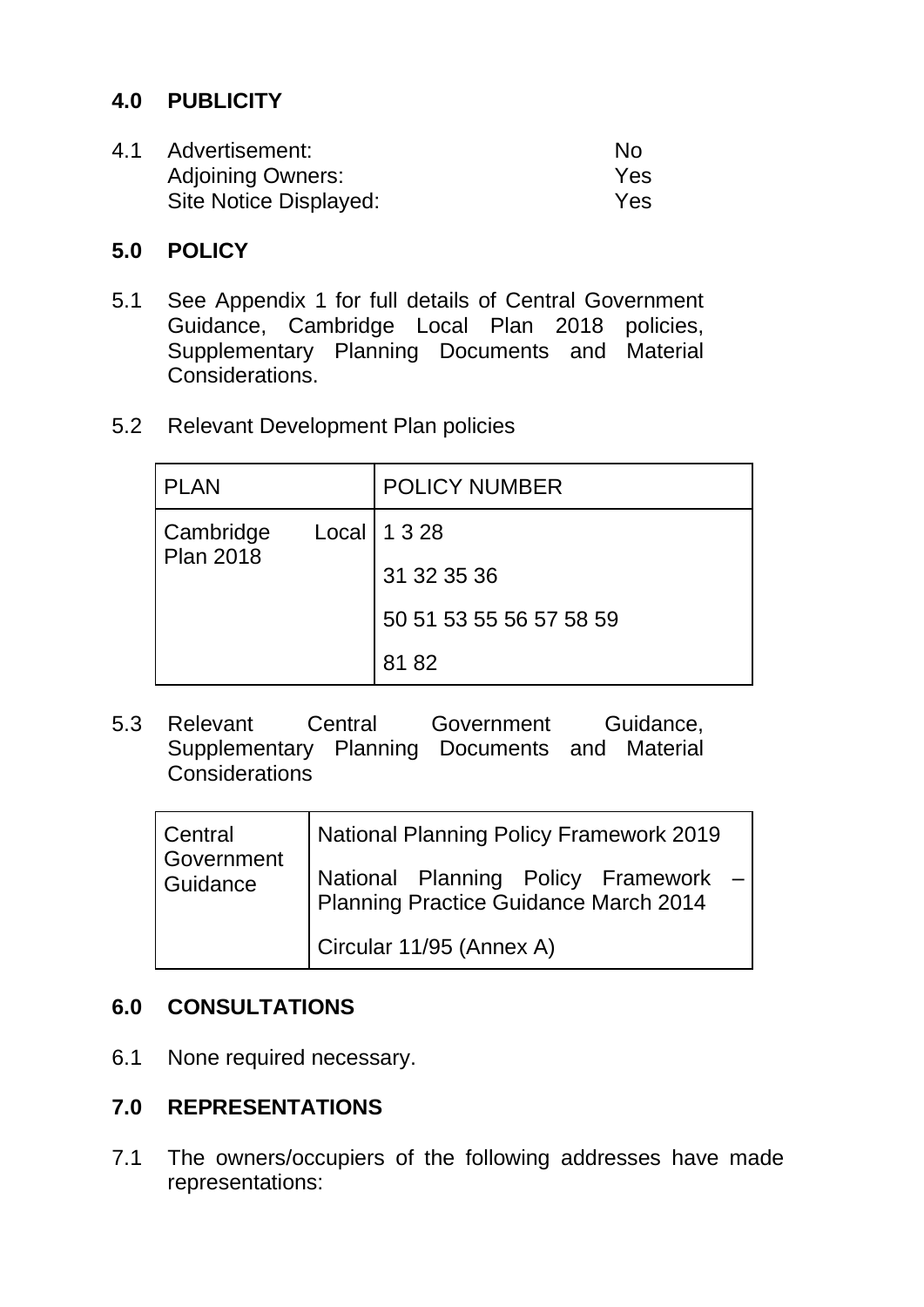- 9 Woodlark Road
- 2 Hawkins Road
- 29 Woodlark Road (support)
- 7.2 The representations can be summarised as follows:

The introduction of roof terraces will give an overlook into garden as such will have a detrimental effect on amenity.

Revised drawings

My garden (and surrounding properties) will be overlooked and therefore suffer a loss of privacy.

Out of character with the other buildings in Woodlark Road as no other properties have 2nd floor roof terracing.

The screen proposed is not a good idea since the height of 1.7 metres would allow someone to view above it.

### **8.0 ASSESSMENT**

### **Principle of Development**

8.1 The principle of development has been established through the extant consent 18/1637/FUL which has been varied through permissions 19/1250/S73 and 20/02965/S73.

### **Context of site, design and external spaces**

- 8.2 The proposed second floor terraces would be located above the terraces on the first floor and are considered to be visually acceptable. The other changes proposed to the first floor terrace and the introduction of balustrades are also considered acceptable.
- 8.3 Other external changes proposed do not affect the overall appearance of the building.
- 8.4 In the opinion of Officers the proposal is compliant with Cambridge Local Plan (2018) policies 55, 56 and 57.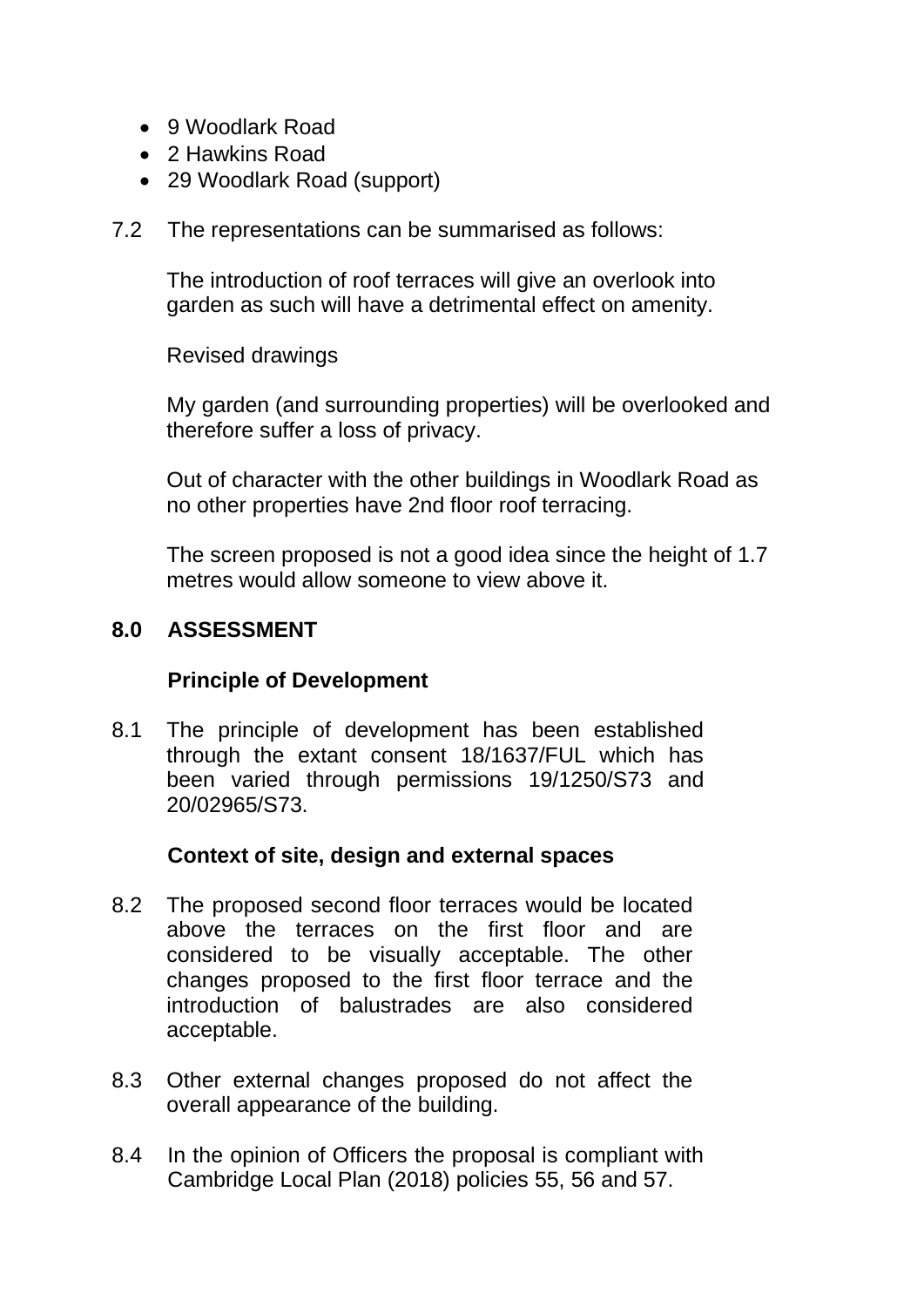# **Residential Amenity**

#### *Amenity for future occupiers of the site*

- 8.5 The proposed changes would provide external amenity space for the occupiers of the second-floor flats 2 and 7 which would be directly accessible, and this would complement the use of the communal garden area for these occupiers. The area of the terrace would be sufficient to provide a good level of outdoor amenity space.
- 8.6 The proposed terraces would remove the obscurely glazed rooflight which serves the dining room to flats on the first floor. This is not considered to be detrimental to these units, as they receive light from rear facing windows.
- 8.7 The existing balconies to flats 1 and 5 at first floor level face each other with an intervening distance of approximately 11 metres. There would be a similar degree of inter looking between the two proposed terraces to flats 2 and 7. Due to the relationship with the larger terraces underneath at first floor level there would also be the potential for loss of privacy through overlooking these terraces.
- 8.8 However, it has previously been accepted that given there are areas of communal garden and shared amenity space, any inter looking from these balcony/terrace areas would not be detrimental.
- 8.9 In the opinion of Officers, the proposal provides a highquality living environment and an appropriate standard of residential amenity for future occupiers, and it is considered that in this respect it is compliant with Cambridge Local Plan (2018) policies 50, 51 and 56.

### **Residential Amenity**

Impact on amenity of neighbouring occupiers

*9 and 11 Woodlark Road*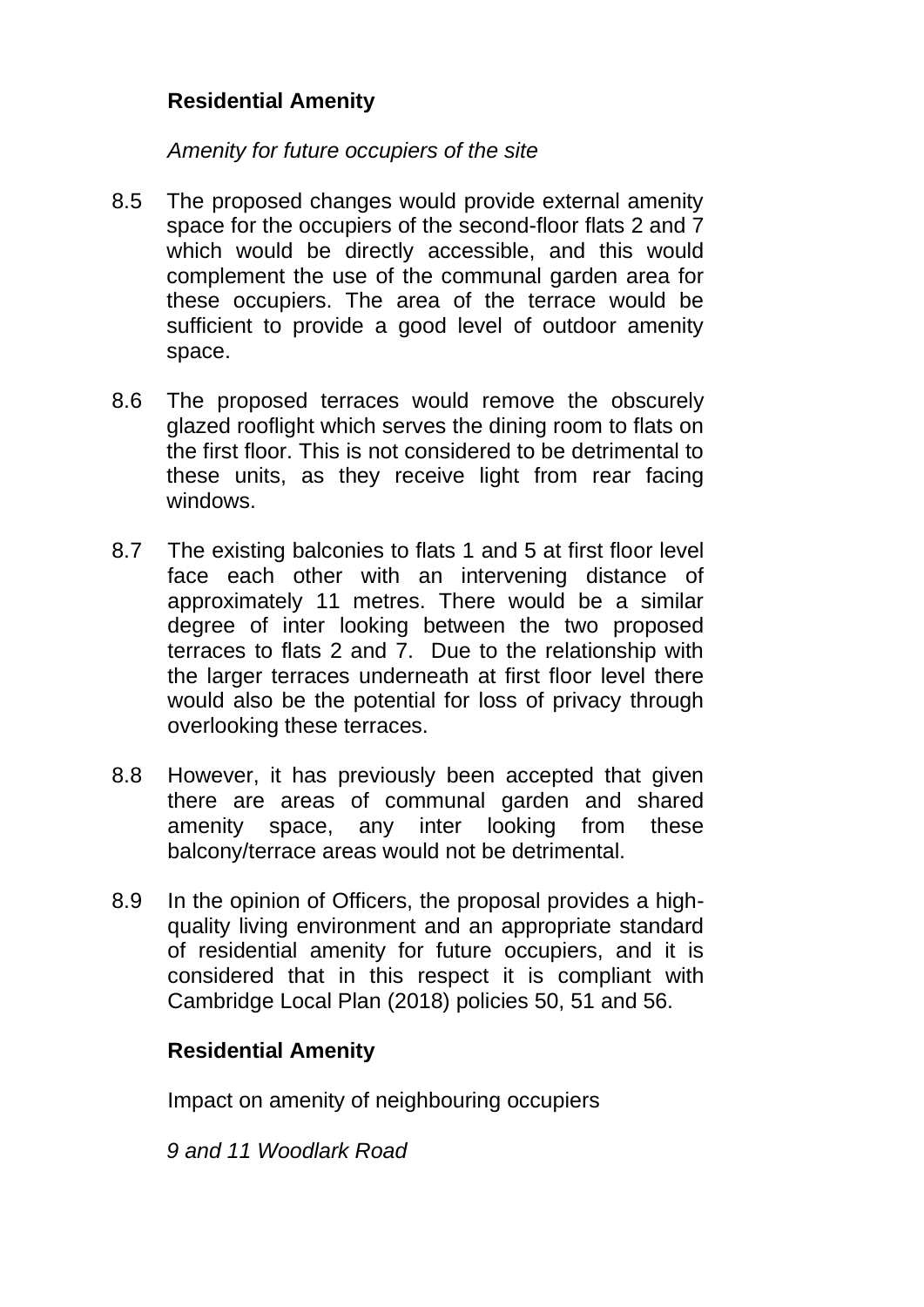8.10 These properties lie to the south west and share a common boundary with the application site.

The proposed terrace to flat 2 is inset from the side elevation of the building and the common boundaries.

#### *29 Woodlark Road*

- 8.11 The proposed terrace to flat 7 is inset from the side elevation of the building by at least 13 metres. Given this distance from the boundary a detrimental impact through overlooking into the private rear gardens should not result.
- 8.12 Officers consider that a privacy screen installed to the outer side of each second-floor terrace would ensure there are no sideways views available from the terraces into neighbouring gardens to either side in Woodlark Road and this would direct views towards the rear. Drawings have been received showing the screening to the side of the terrace and this is considered acceptable to prevent direct overlooking and sideward/backwards views towards neighbouring gardens.
- 8.13 A condition will be imposed to ensure that the privacy screen is constructed in accordance with the approved drawings prior to first occupation and that it is maintained in perpetuity.

*Darwin Green Development*

- 8.14 To the rear of the application site is the Darwin Green development. Outline permission (07/0003/OUT) has been granted on this site for mixed use development comprising up to 1593 dwellings, primary school, community facilities, retail units (use classes A1, A2, A3, A4 and A5) and associated infrastructure including vehicular, pedestrian and cycleway accesses, open space and drainage works.
- 8.15 The development along the boundary with the application site has been designated for residential properties of two storeys in height. Reserved matters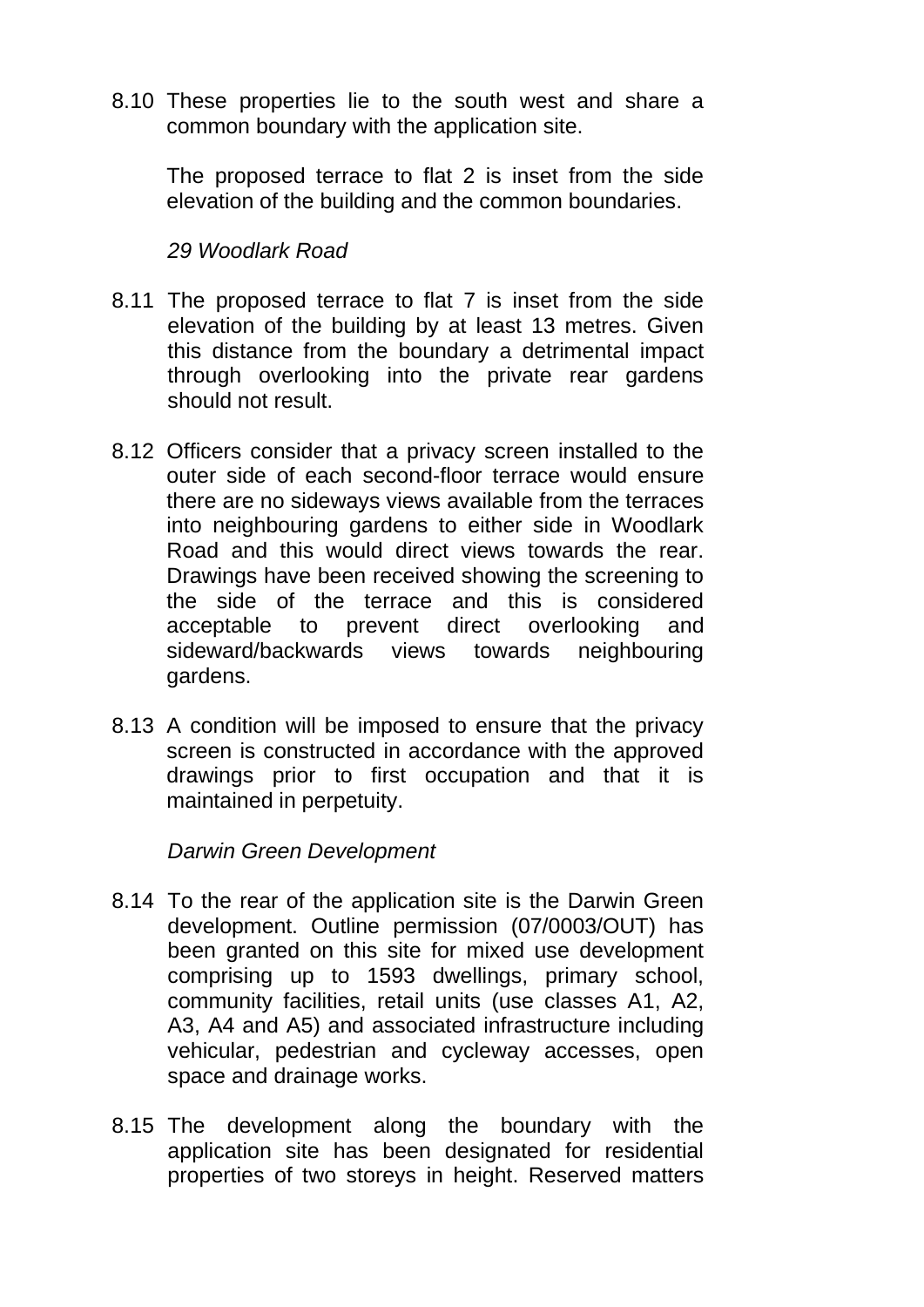have been granted for access roads, pedestrian and cycle paths, public open space, services across the site and one allotment site, reference 14/0086/REM. Since the original grant of planning permission 18/1637/FUL for Grosvenor Court, an application for reserved matters for 330 dwellings with associated internal roads, car parking, landscaping, amenity and public open space has been refused, reference 19/1056/REM.

- 8.16 This refused layout particularly with regard to plots 131 to 136, is still a material consideration in the determining of this planning application as this reserved matter planning refusal may still be appealed.
- 8.17 There are approved windows on the first floor north western elevation as well as first floor balconies/terraces, a distance of 4m from the rear boundary of Grosvenor Court.
- 8.18 Although there are approved terraces and windows at first floor level, as well as windows at second floor level, the second-floor terraces occupy a more elevated position and as such there is the potential for loss of privacy through overlooking.
- 8.19 Plots 131-134 of the Darwin Green development are located directly to the rear of Grosvenor Court. During the course of the reserved matters application, amendments were made to maximise the distance between the rear elevation and the boundary for three of those plots  $(131 - 133)$ , via a change to a shallower house type with longer gardens and a reduction of one home. The distance between the rear elevation of the proposed plots 131-133 to the site boundary is approximately 14m (including the maintenance path and ditch). The distance between the edge of the firstfloor roof terraces and the rear elevation of plots 131- 133 would be approximately 18m.
- 8.20 The planning refusal at Darwin Green took account of the current application for the second-floor terraces and no significant harm was identified to the future occupiers of these dwellings.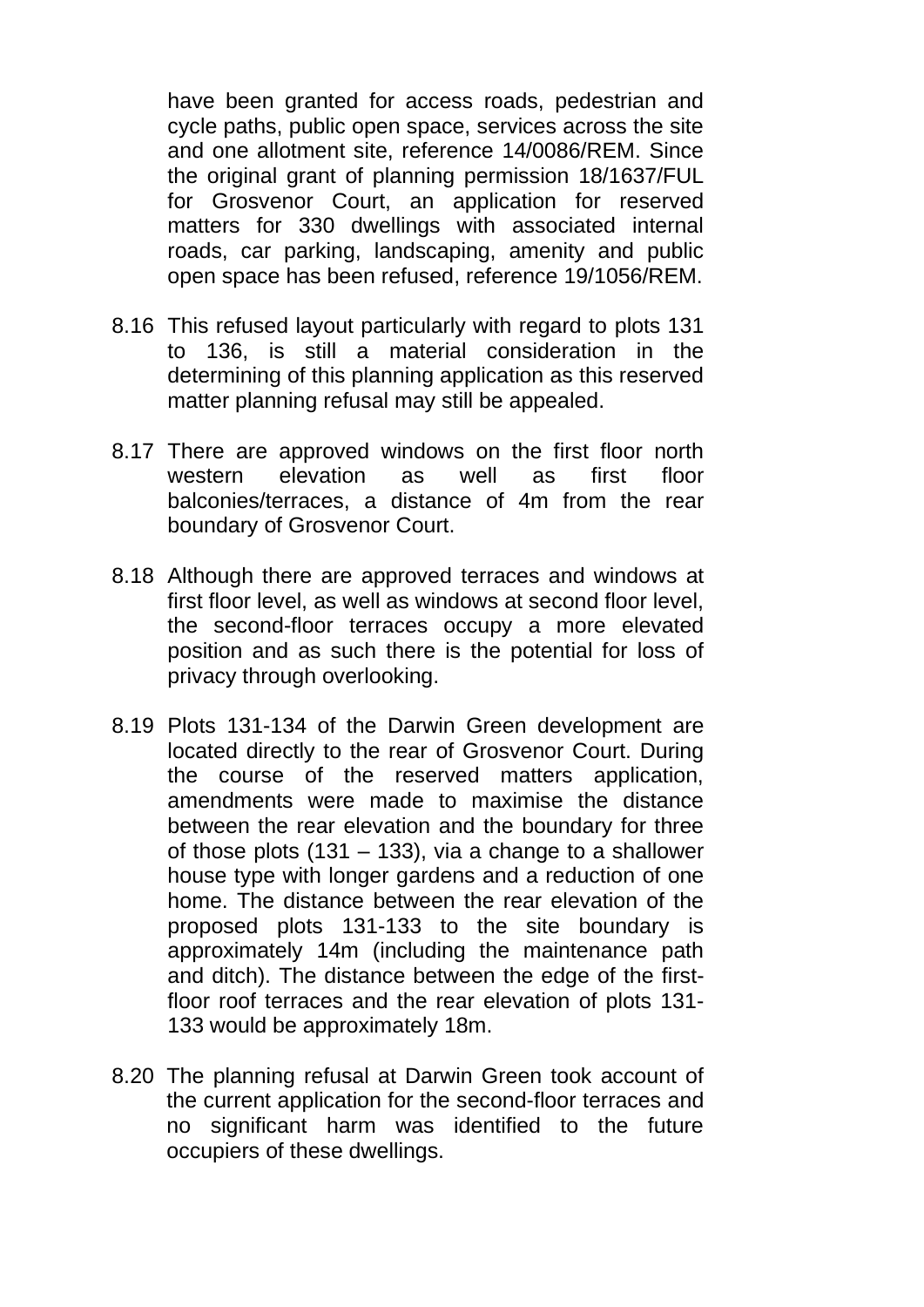- 8.21 At second storey level, the proposed terraces would not extend as far as the first-floor terraces, and as such would be set back further from the boundary than those approved at first floor level. The edge of the secondfloor terraces are approximately a further 2.5 metres back and so there would be a intervening distance of approximately 20.5 metres. It is considered that this set back is sufficient to outweigh any additional harm from the elevated position of these terraces.
- 8.22 The rear facing balustrade to the terrace screening would need to meet the height requirement for an external fixed balustrade/railing per current building regulations of a minimum of 1100 mm from datum. Any higher and it is considered the external amenity area would be compromised as well as have an impact on light reaching windows. The balustrades proposed to the rear of both the first floor and second floor terraces are considered to be acceptable.
- 8.23 In the opinion of officers, the proposal adequately respects the amenity of its neighbours and the constraints of the site and is considered that it is compliant with Cambridge Local Plan (2018) policies 35, 55 and 56.

### **9.0 RECOMMENDATION**

**APPROVE** subject to the following conditions:

1. The development hereby permitted shall be begun before 08.02.2022.

Reason: In accordance with the requirements of section 51 of the Planning and Compulsory Purchase Act 2004.

2. The development hereby permitted shall be carried out in accordance with the approved plans as listed on this decision notice.

Reason: In the interests of good planning, for the avoidance of doubt and to facilitate any future application to the Local Planning Authority under Section 73 of the Town and Country Planning Act 1990.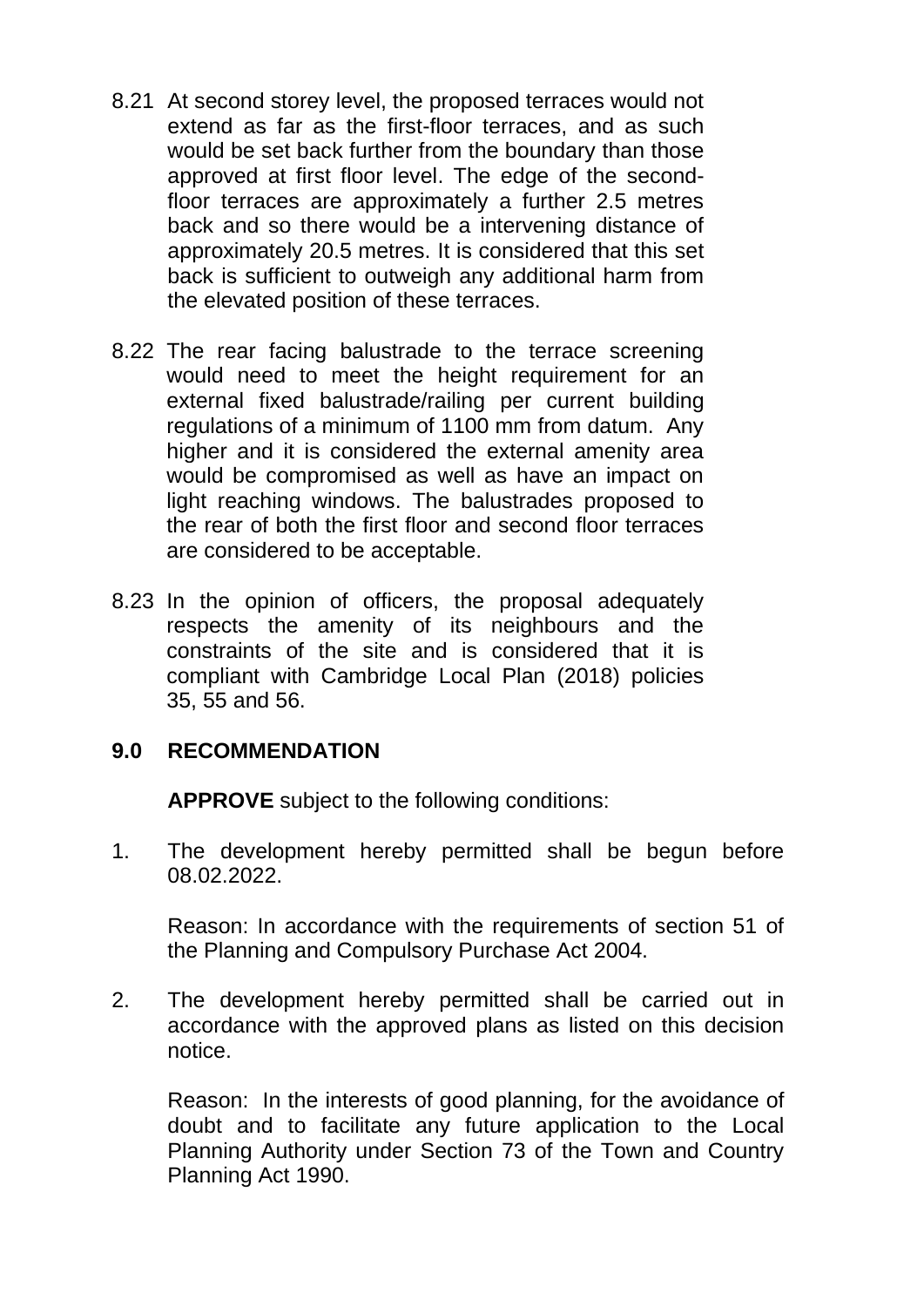3. The surface water drainage scheme shall be fully implemented prior to first use/occupation of the building in accordance with the details approved under application 18/1637/COND3 dated 17 July 2019. The surface water drainage scheme shall be retained in perpetuity thereafter.

Reason: To ensure appropriate surface water drainage. (Cambridge Local Plan 2018 policies 31 and 32)

4. No construction work or demolition work shall be carried out or plant operated other than between the following hours: 0800 hours and 1800 hours on Monday to Friday, 0800 hours and 1300 hours on Saturday and at no time on Sundays, Bank or Public Holidays.

Reason: To protect the amenity of the adjoining properties. (Cambridge Local Plan 2018 policy 35)

5. In the event of the foundations for the proposed development requiring piling, prior to the development taking place, other than demolition, the applicant shall provide the local authority with a report / method statement for approval detailing the type of piling and mitigation measures to be taken to protect local residents from noise and/or vibration. Potential noise and vibration levels at the nearest noise sensitive locations shall be predicted in accordance with the provisions of BS 5228- 1&2:2009 Code of Practice for noise and vibration control on construction and open sites. Development shall be carried out in accordance with the approved details.

Due to the proximity of this site to existing residential premises and other noise sensitive premises, impact pile driving is not recommended.

Reason: To protect the amenity of the adjoining properties. (Cambridge Local Plan 2018 policy 35)

6. If previously unidentified contamination is encountered whilst undertaking the development, works shall immediately cease on site until the Local Planning Authority has been notified and the additional contamination has been fully assessed and an appropriate remediation and validation/reporting scheme agreed with the LPA. Remedial actions shall then be implemented in line with the agreed remediation scheme and a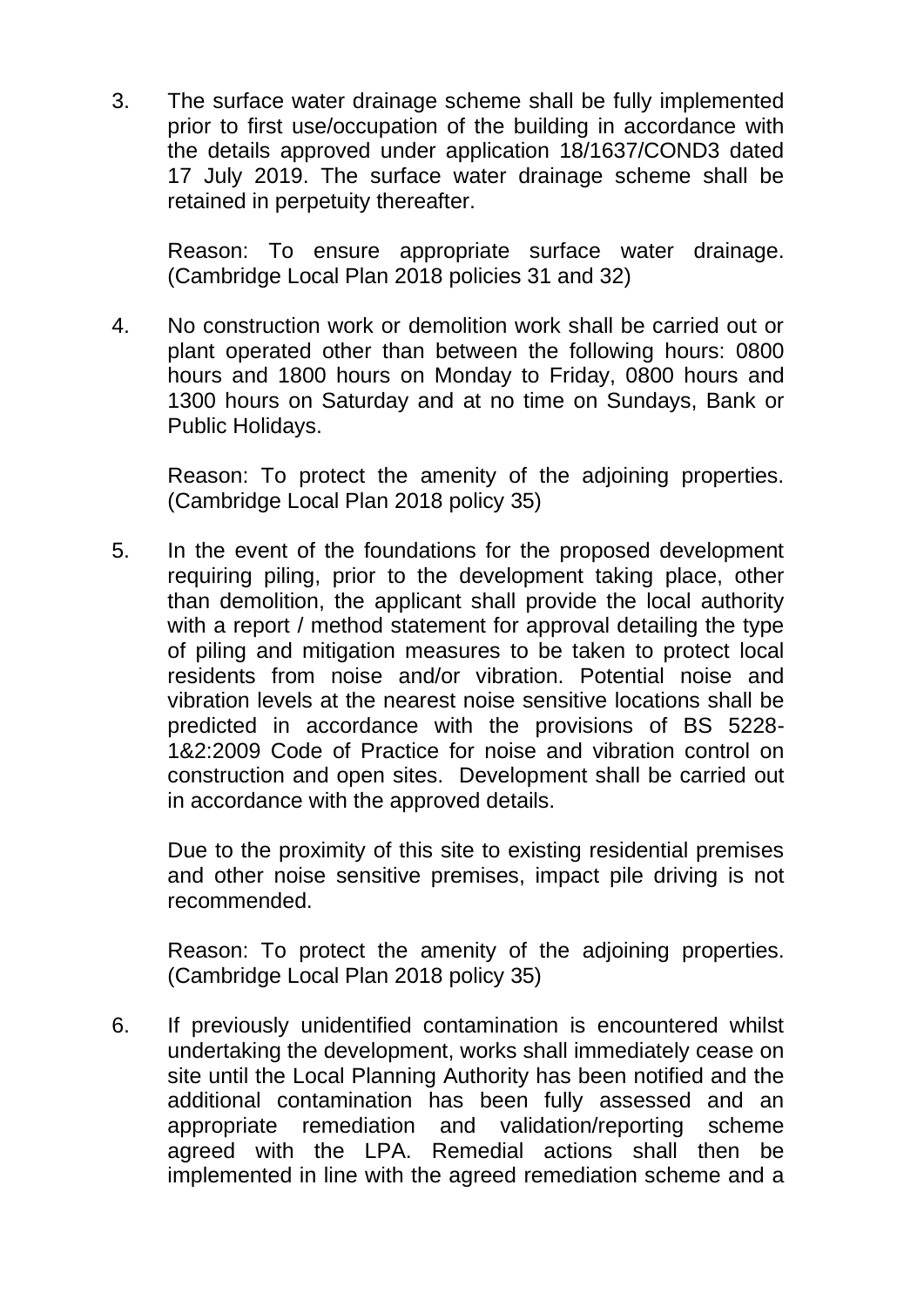validation report will be provided to the LPA for consideration.

Reason: To ensure that any unexpected contamination is rendered harmless in the interests of environmental and public safety in accordance with Cambridge Local Plan 2018 Policy 33.

7. The dust mitigation scheme approved under application 18/1637/COND7 dated 17 July 2019 shall be fully implemented in accordance with the approved scheme.

Reason: To protect the amenity of nearby properties Cambridge Local Plan 2018 policy 36.

8. There shall be no collections from or deliveries to the site during the demolition and construction stages outside the hours of 0800 hours and 1800 hours on Monday to Friday, 0800 hours to 1300 hours on Saturday and at no time on Sundays, Bank or Public Holidays.

Reason: To protect the amenity of the adjoining properties. (Cambridge Local Plan 2018 policy 35)

9. Prior to the installation of any electrical services, information to demonstrate that at least one dedicated active electric vehicle charge point will be designed and installed on site in accordance with BS EN 61851 with a minimum power rating output of 7kW, shall be submitted to and approved in writing by the Local Planning Authority.

The active electric vehicle charge point as approved shall be fully installed prior to first occupation and maintained and retained thereafter.

Reason: In the interests of encouraging more sustainable forms of travel/transport and to reduce the impact of development on local air quality, in accordance with the National Planning Policy Framework (NPPF), Policies 36 and 82 of the Cambridge Local Plan 2018 and in accordance with Cambridge City Councils adopted Air Quality Action Plan (2018)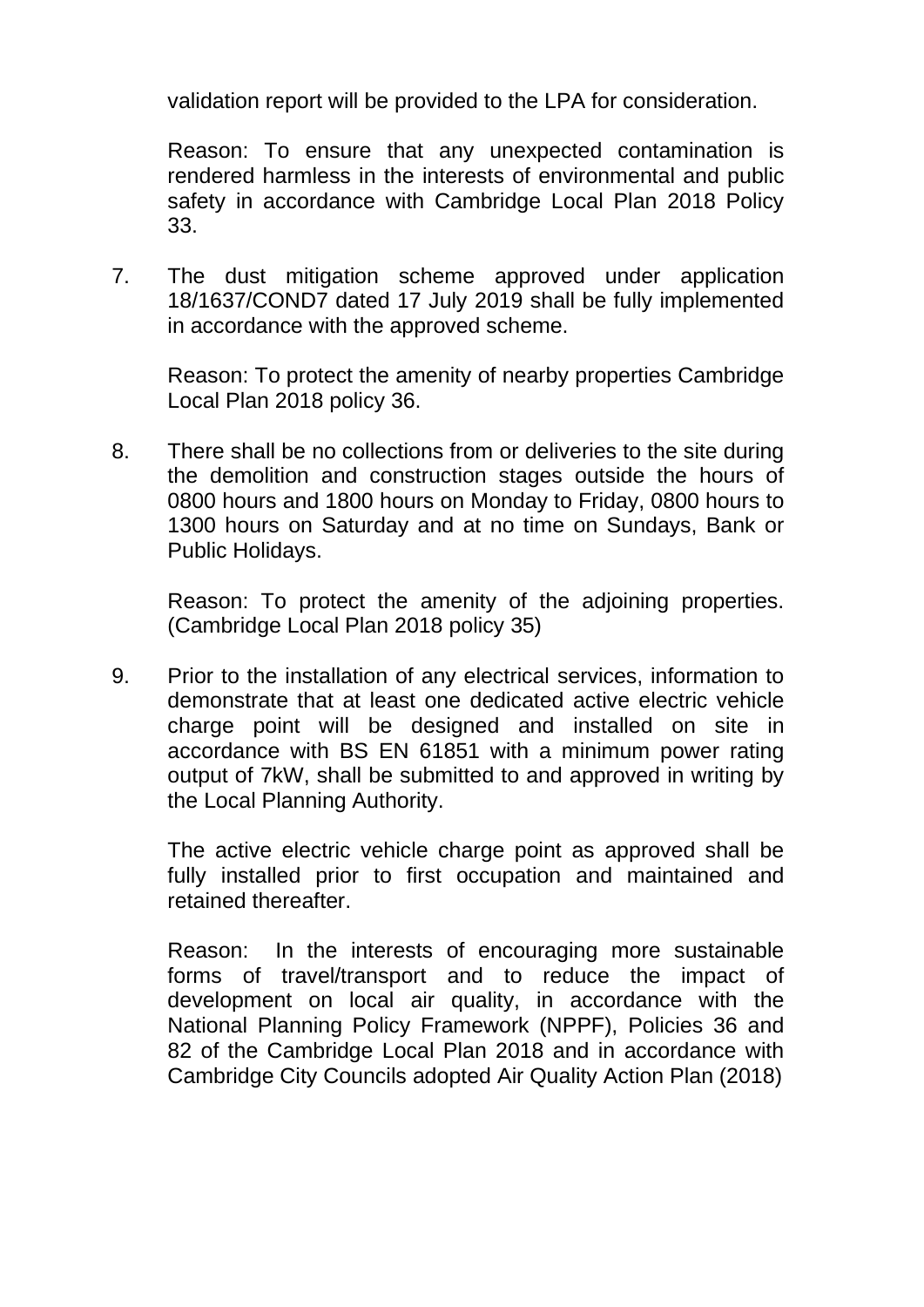10. All hard and soft landscape works shall be carried out in accordance with the details approved under application 18/1637/COND10 dated 16 August 2019. The works shall be carried out prior to the occupation of any part of the development or in accordance with a programme agreed in writing by the Local Planning Authority. The maintenance shall be carried out in accordance with the approved schedule. Any trees or plants that, within a period of five years after planting, are removed, die or become in the opinion of the Local Planning Authority, seriously damaged or defective, shall be replaced as soon as is reasonably practicable with others of species, size and number as originally approved, unless the Local Planning Authority gives its written consent to any variation.

Reason: In the interests of visual amenity and to ensure that suitable hard and soft landscape is provided as part of the development. (Cambridge Local Plan 2018 policies 55, 57 and 59)

11. Before the first occupation of the development hereby permitted, the cycle parking facilities and bin store shall be provided in accordance with the approved details and shall be retained in accordance with the approved details thereafter.

Reason: To ensure appropriate provision for the secure storage of bicycles and provision for refuse. (Cambridge Local Plan 2018 policies 82 and 57).

12. The development shall be carried out in accordance with the approved external materials as detailed by External Materials Rev PP01 dated 22/11/19 and email received 11/12/19.

Reason: To ensure that the external appearance of the development does not detract from the character and appearance of the area. (Cambridge Local Plan 2018 policies 55 and 58.

13. Notwithstanding the approved plans, units 6 and 8, hereby permitted, shall be constructed to meet the requirements of Part M4(2) or M4(3)' accessible and adaptable dwellings' of the Building Regulations 2010 (as amended 2016).

Reason: To secure the provision of accessible housing (Cambridge Local Plan 2018 policy 51)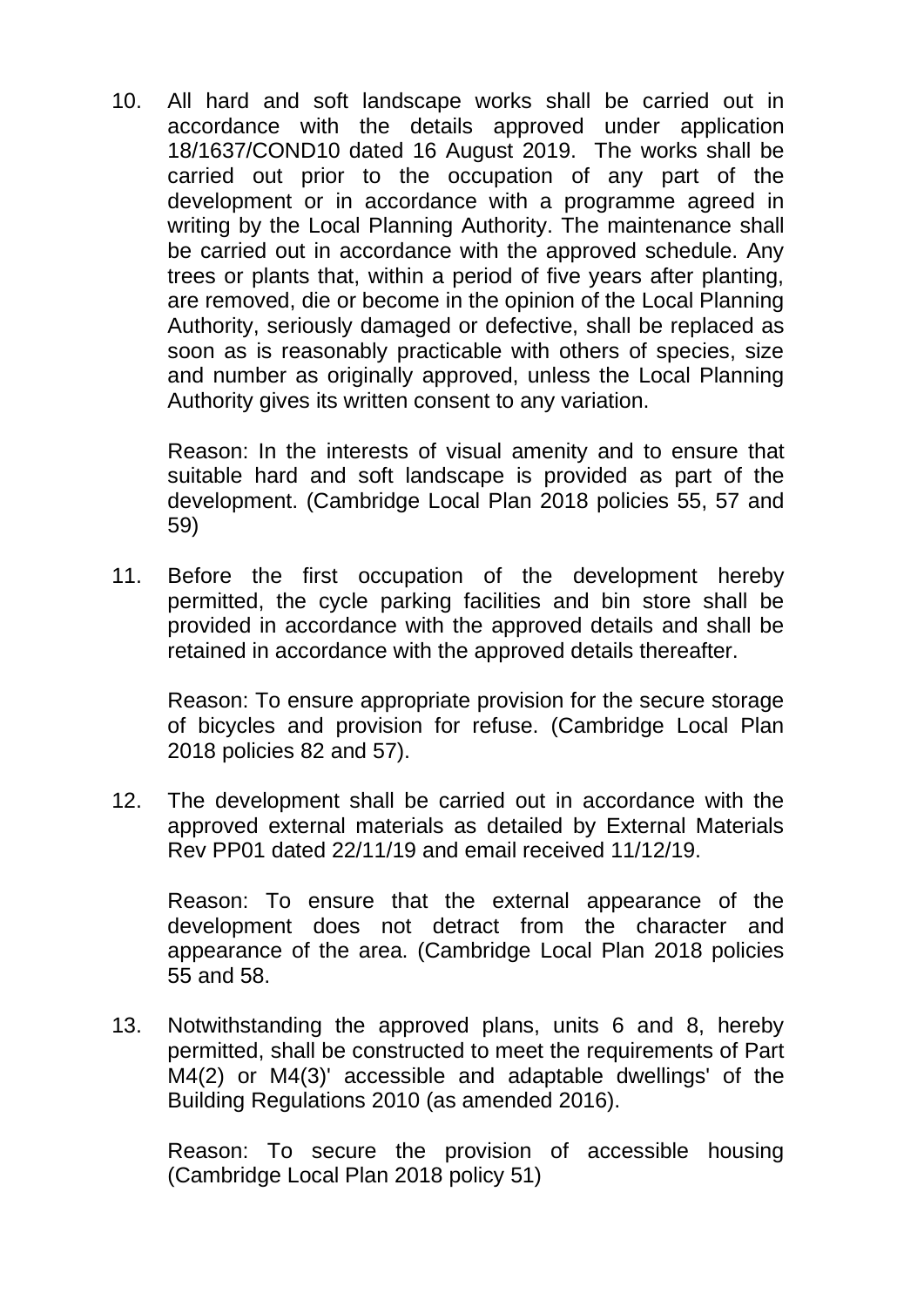14. Prior to the first occupation of the development, hereby permitted, the car parking spaces shall be provided in accordance with the approved drawings and shall be retained thereafter.

Reason: To ensure that provision is made for disabled and inclusive parking. (Cambridge Local Plan 2018 policy 82)

15. Prior to the occupation of the development or the commencement of the use, a noise assessment detailing noise levels emanating from all plant, equipment and vents, relative to background levels, shall be submitted to, and approved in writing by, the Local Planning Authority.

If the assessment demonstrates that noise levels exceed the background level at the boundary of the premises, having regard to adjacent noise sensitive premises, a mitigation scheme for the insulation of the plant in order to minimise the level of noise emanating from the said plant shall be submitted to and approved in writing by the Local Planning Authority and the scheme as approved shall be fully implemented before the use hereby permitted is commenced.

Reason: To protect the amenity of nearby properties (Cambridge Local Plan 2018 policy 35)

16. Prior to the occupation of the development, hereby permitted, the first floor side facing single windows to the rear of Flats 1 and 5 shall be obscure glazed to a minimum level of obscurity to conform to Pilkington Glass level 3 or equivalent to a height of 1.7 metres from internal floor level and shall be non-openable below 1.7 metres. The glazing shall thereafter be retained in accordance with the approved details.

Reason: In the interests of residential amenity (Cambridge Local Plan 2018 policies 55 and 57).

17. The solar panels to the roof of the building and to the roof of the bike store shall be fully installed prior to first occupation and maintained and retained thereafter.

Reason: In the interests of reducing carbon dioxide emissions and to ensure that development does not give rise to unacceptable pollution (Cambridge Local Plan 2018, Policies